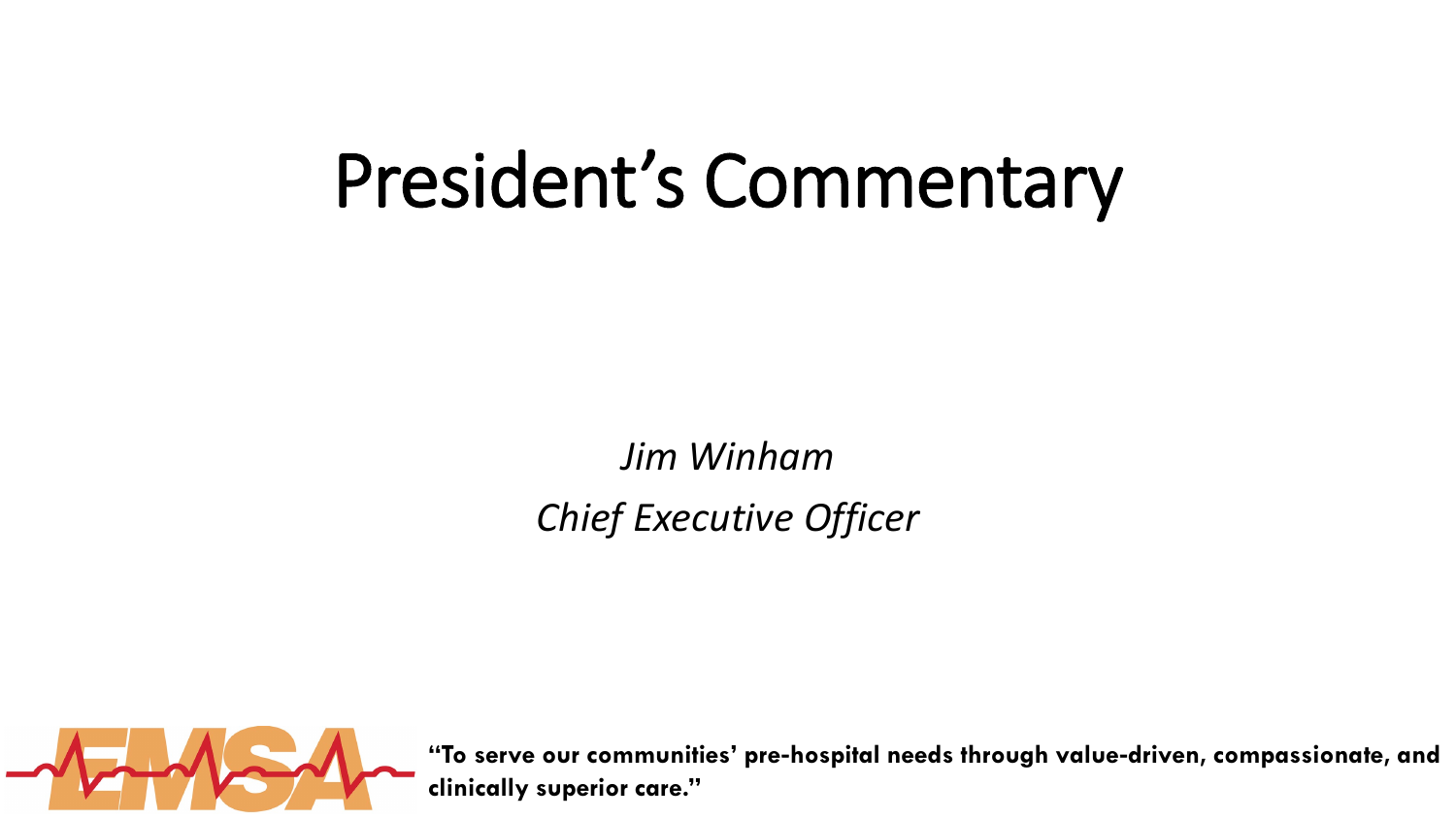

#### Eastern Division Reported Destination Delays MTD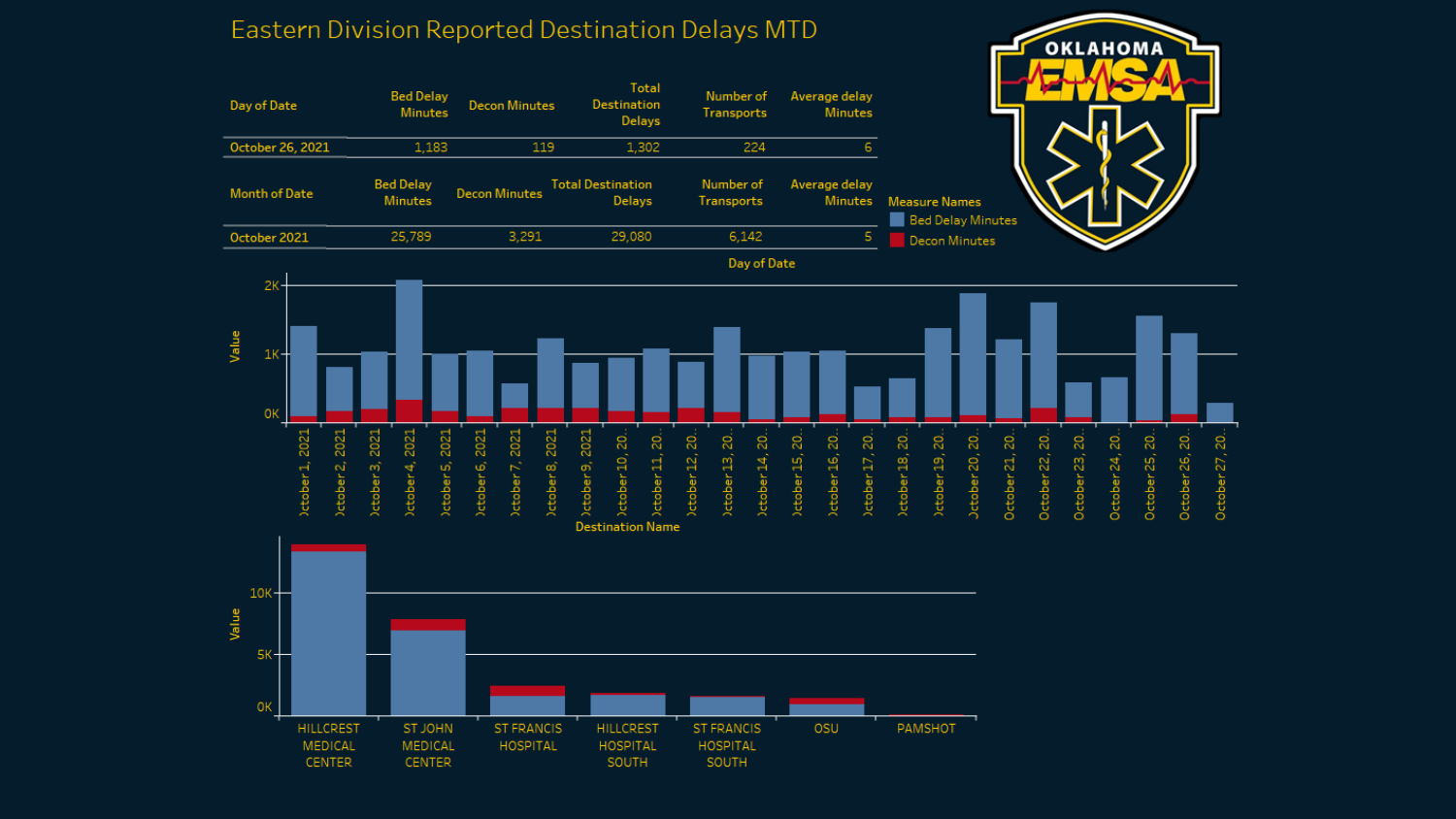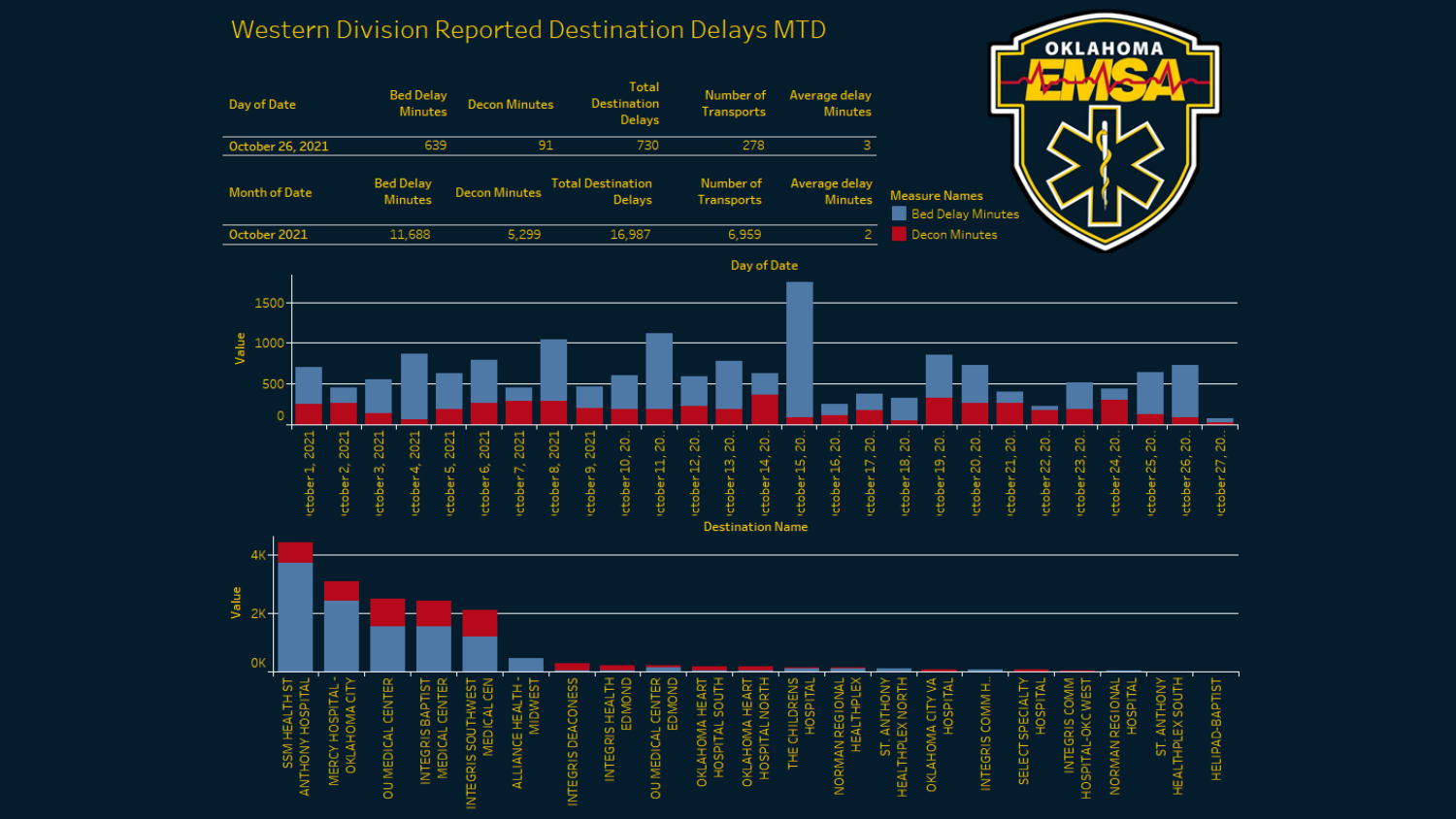### COVID-19 Dashboard

|                    | Division1 Position Type | Full<br>Time | FT Goal | Percent<br>Staffed | PT | <b>PRN</b>     | <b>LOA</b> | <b>ILO</b> | Acade   | FTO | dcount | Product Product<br>ive Hea ive % St<br>affed |
|--------------------|-------------------------|--------------|---------|--------------------|----|----------------|------------|------------|---------|-----|--------|----------------------------------------------|
| <b>EAST</b>        | <b>EMT</b>              | 90           | 92      | 98%                | 3  | 8              | っ          |            | 6       | 9   | 76     | 82%                                          |
|                    | Logistics               | 22           | 22      | 100%               | 0  | 0              | 0          | 0          | 0       | 0   | 22     | 100%                                         |
|                    | Paramedic               | 73           | 89      | 82%                | 0  | 16             | 0          | 0          | 2       |     | 67     | 76%                                          |
|                    | SSC                     | 13           | 23      | 57%                | 0  | 2              | 0          | 0          |         | 0   | 12     | 53%                                          |
|                    | Total                   | 198          | 226     | 88%                | з  | 26             | 2          |            | 9       | 16  | 177    | 78%                                          |
| WEST               | <b>EMT</b>              | 87           | 101     | 86%                | 4  | 11             | 0          | 3          | 8       | 5   | 75     | 74%                                          |
|                    | Logistics               | 21           | 22      | 95%                | 0  | 2              | 1          | 0          | 0       | 0   | 20     | 92%                                          |
|                    | Paramedic               | 71           | 113     | 63%                | 2  | 30             | 3          | 2          | 1       | 2   | 72     | 63%                                          |
|                    | <b>SSC</b>              | 16           | 23      | 70%                | 0  | $\overline{2}$ | 0          | 0          | $\circ$ | 3   | 13     | 58%                                          |
|                    | Total                   | 195          | 259     | 75%                | 6. | 45             |            |            | 9       | 10  | 180    | 69%                                          |
| <b>Grand Total</b> |                         | 393          | 485     | 81%                | 9  | 71             | 6          |            | 18      | 26  | 357    | 74%                                          |



#### PPE Status

#### Team Member Isolation and Quarantine Statistics

| Sheet   | PPE/Equip         | Unit      | Qty Oh | <b>Burn Rate DOH</b> |                 |                 |                    |                |                                |                |               |                |              |
|---------|-------------------|-----------|--------|----------------------|-----------------|-----------------|--------------------|----------------|--------------------------------|----------------|---------------|----------------|--------------|
| East On | UNIV N95          | EA        | 469    | з.                   | 156             |                 | Position           |                | # of Cumulati                  |                | Avg. Cumulati |                | # # Quaran   |
| Hand    | XS N95            | EA        | 1,708  | 1                    | 1,708           | <b>Division</b> | Type               | membe          | team ve#Effe Days out ve Covid | cted of Work   | $+$           | Isolated       | tined        |
| Amount  | S N95             | EA        | 3,384  | 1                    | 3,384           |                 |                    |                |                                |                |               |                |              |
|         | <b>MN95</b>       | EA        | 8,287  | 3                    | 2,762           |                 |                    |                |                                |                |               |                |              |
|         | L N95             | EA        | 7,440  | $\overline{c}$       | 3,720           | ОКС             | Admin              | 1              | 42                             | 6              | 14            | 1              |              |
|         | Surgical Ma., EA  |           | 45,410 | 359                  | 126             |                 | <b>EMT</b>         | 0              | 77                             | 7              | 31            | $\circ$        |              |
|         | Gowns/Suits EA    |           | 9,483  | 22                   | 431             |                 | Fleet              | $\mathbf{0}$   | $\mathbf{1}$                   | $\mathbf{2}$   | $\circ$       | $\circ$        |              |
|         | Face Shield       | EA        | 1,605  | 1.                   | 1,605           |                 |                    |                |                                |                |               |                |              |
|         | S Gloves          | <b>CS</b> | 28     | 1.42                 | 20              |                 | Paramedic          | $\circ$        | 84                             | 7              | 35            | 0              |              |
|         | M Gloves          | <b>CS</b> | 35     | 2                    | 18              |                 | <b>SSC</b>         | 0              | 15                             | 8              | 6             | 0              |              |
|         | L Gloves          | <b>CS</b> | 25     | 2                    | 13              |                 |                    | 0              | $\mathbf{1}$                   | 9              | $\mathbf 1$   | 0              |              |
|         | XL Gloves         | <b>CS</b> | 3      | 0.2                  | 15              |                 | <b>VST</b>         |                |                                |                |               |                |              |
|         | Rain Poncho       | EA        | 480    | 0.1                  | 4,800           | Tulsa           | Admin              | $\overline{c}$ | 41                             | 5.             | 23            | $\circ$        | $\mathbf{1}$ |
|         | <b>M/L N95</b>    | EA        | 920    | $\mathbf{1}$         | 920             |                 | <b>EMT</b>         | 1              | 76                             | 5              | 32            | 0              |              |
|         | ResQpods E., EA   |           | 236    | 1.5                  | 157             |                 |                    |                |                                |                |               |                |              |
|         | ResQpods S., EA   |           | 375    | 1.5                  | 250             |                 | Fleet              | 0              | $\overline{c}$                 | 10             | $\mathbf{1}$  | $\circ$        |              |
|         | West On UNIV N95  | EA        | 7,112  | 5                    | 7,116           |                 | Paramedic          | 1              | 84                             | 10             | 40            | 1              |              |
| Hand    | <b>XS N95</b>     | EA        | 291    | 1                    | 302             |                 | <b>SSC</b>         | 1              | 12                             | 5.             | 4             | $\circ$        |              |
| Amount  | S N95             | EA        | 1,107  | 2                    | 1.114           |                 |                    | 6              |                                |                |               |                |              |
|         | M N95             | EA        | 126    | 3                    | 192             |                 | <b>Grand Total</b> |                | 434                            | 7 <sup>1</sup> | 187           | $\overline{2}$ |              |
|         | L N95             | EA        | 3,604  | 3                    | 3,780           |                 |                    |                |                                |                |               |                |              |
|         | Surgical Ma       | EA        | 13,000 | 400                  | 1,700           |                 |                    |                |                                |                |               |                |              |
|         | Gowns/Suits EA    |           | 13,680 | 150                  | 13,770          |                 |                    |                |                                |                |               |                |              |
|         | 3X Suits          | EA        | 175    | 0.5                  | 225             |                 |                    |                |                                |                |               |                |              |
|         | <b>4X Suits</b>   | EA        | 30     | 0.5                  | 125             |                 |                    |                |                                |                |               |                |              |
|         | Face Shield       | EA        | 920    | 15                   | 950             |                 |                    |                |                                |                |               |                |              |
|         | S Gloves          | <b>CS</b> | 49     | 0.75                 | 48              |                 |                    |                |                                |                |               |                |              |
|         | M Gloves          | <b>CS</b> | 63     | $\overline{2}$       | $\overline{77}$ |                 |                    |                |                                |                |               |                |              |
|         | L Gloves          | <b>CS</b> | 82     | 0.5                  | 64              |                 |                    |                |                                |                |               |                |              |
|         | <b>XL Gloves</b>  | CS        | 39     | 0.2                  | 38              |                 |                    |                |                                |                |               |                |              |
|         | Rain Poncho       | EA        | 189    | 1                    | 189             |                 |                    |                |                                |                |               |                |              |
|         | <b>3XL Gloves</b> | <b>CS</b> | 7.     | 0.1                  | 60              |                 |                    |                |                                |                |               |                |              |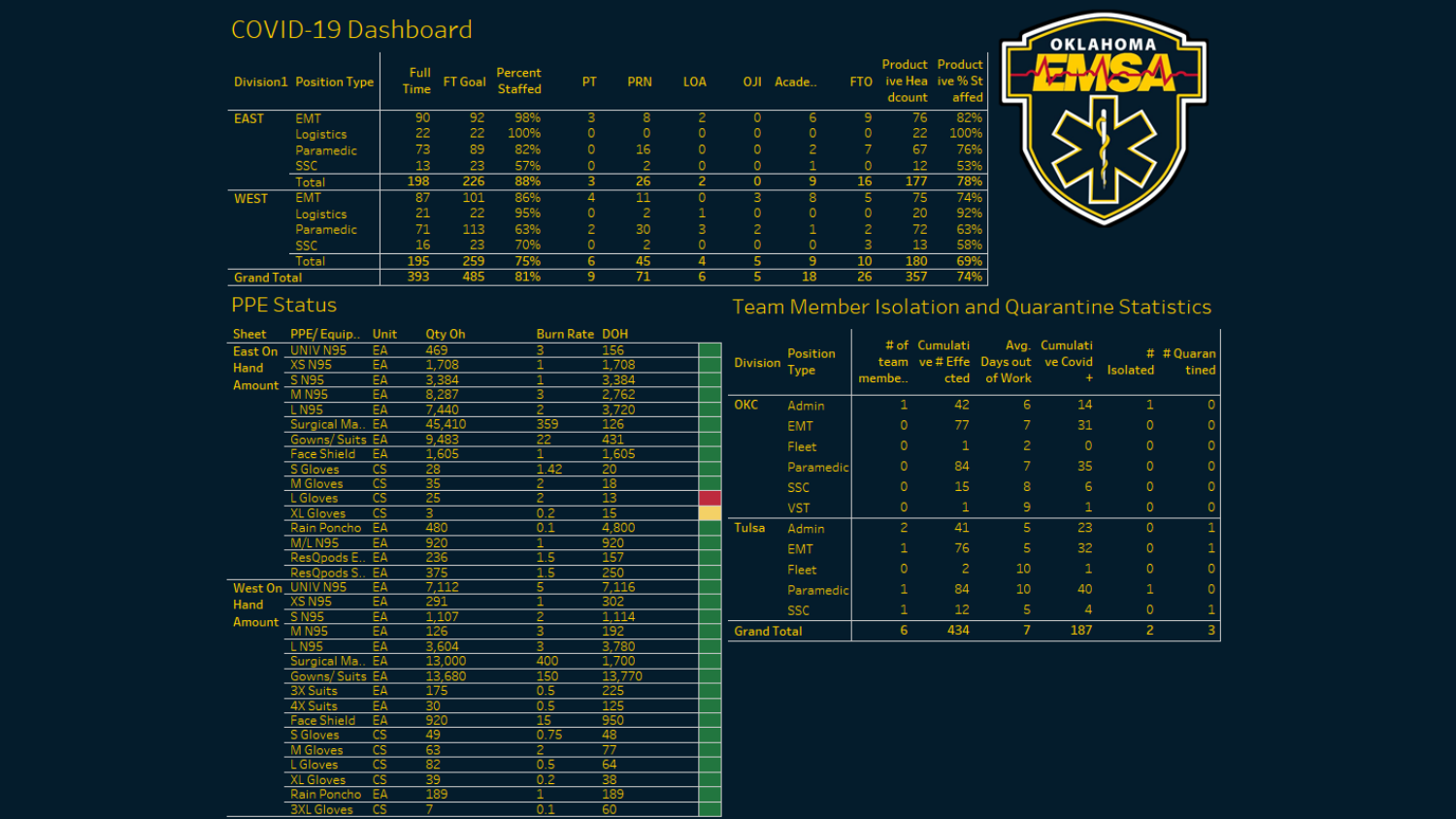## **Headcount Dashboard**



| Division1          | Position Type | <b>Full Time</b> | <b>FT Goal</b> | Percent<br>Staffed | PT             | <b>PRN</b> | LOA          | <b>OJI</b>     | Academy        | <b>FTO</b>   | Headcount | Productive Productive<br>% Staffed |
|--------------------|---------------|------------------|----------------|--------------------|----------------|------------|--------------|----------------|----------------|--------------|-----------|------------------------------------|
| <b>EAST</b>        | <b>EMT</b>    | 90               | 92             | 97.83%             | 3              | 8          | 2            | 0              | 6              | Э            | 76        | 82.28%                             |
|                    | Logistics     | 22               | 22             | 100.00%            | $\circ$        | 0          | 0            | 0              | 0              | $\circ$      | 22        | 100.00%                            |
|                    | Paramedic     | 73               | 89             | 82.02%             | $\circ$        | 16         | 0            | 0              | $\overline{c}$ | 7            | 67        | 75.73%                             |
|                    | <b>SSC</b>    | 13               | 23             | 56.52%             | $\circ$        | 2.         | $\circ$      | 0              | 1              | 0            | 12        | 53.48%                             |
|                    | Total         | 198              | 226            | 87.61%             | 3.             | 26         | 2            | 0              | 9              | 16           | 177       | 78.50%                             |
| <b>WEST</b>        | <b>EMT</b>    | 87               | 101            | 86.14%             | 4              | 11         | $\circ$      | 3              | 8              | 5            | 75        | 73.91%                             |
|                    | Logistics     | 21               | 22             | 95.45%             | $\circ$        | 2          | $\mathbf{1}$ | 0              | $\circ$        | $\circ$      | 20        | 92.27%                             |
|                    | Paramedic     | 71               | 113            | 62.83%             | $\mathbf{2}$   | 30         | 3            | $\overline{c}$ | 1              | $\mathbf{2}$ | 72        | 63.27%                             |
|                    | <b>SSC</b>    | 16               | 23             | 69.57%             | $\circ$        | 2          | $\circ$      | 0              | 0              | 3            | 13        | 57.83%                             |
|                    | Total         | 195              | 259            | 75.29%             | 6              | 45         | 4            | 5              | 9              | 10           | 180       | 69.40%                             |
| <b>Grand Total</b> |               | 393              | 485            | 81.03%             | $\overline{9}$ | 71         | 6            | 5              | 18             | 26           | 357       | 73.64%                             |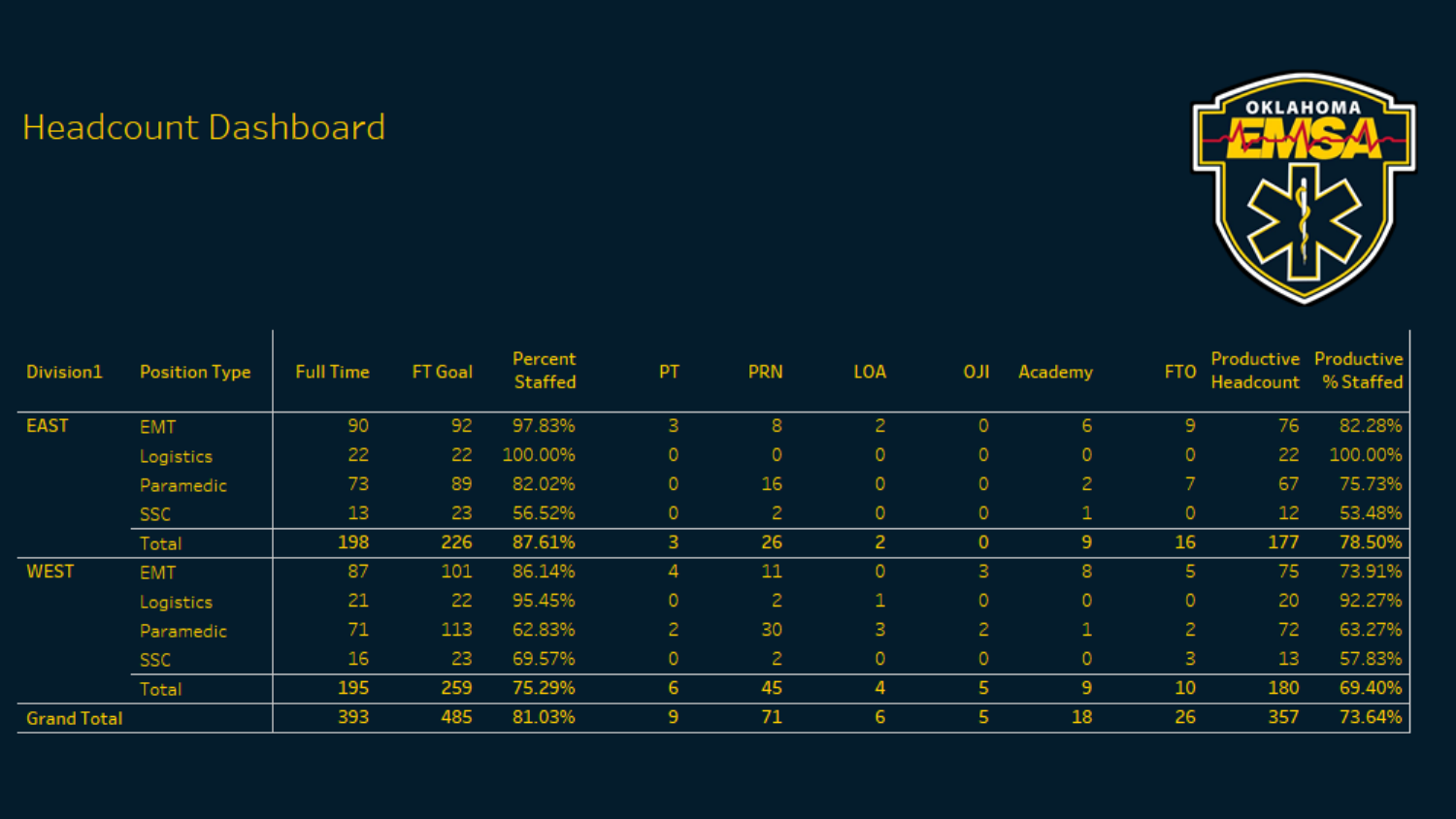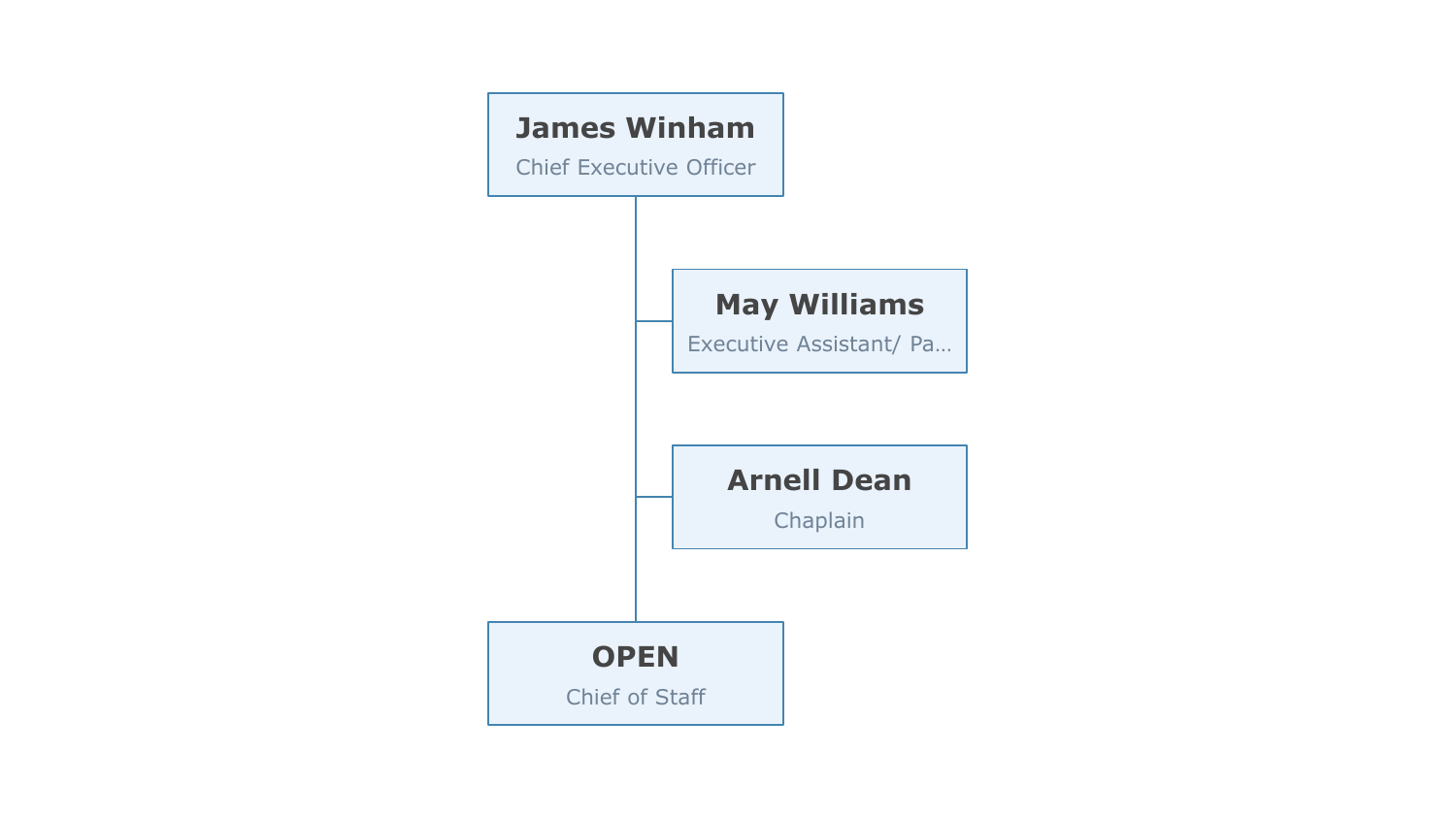

**OPEN**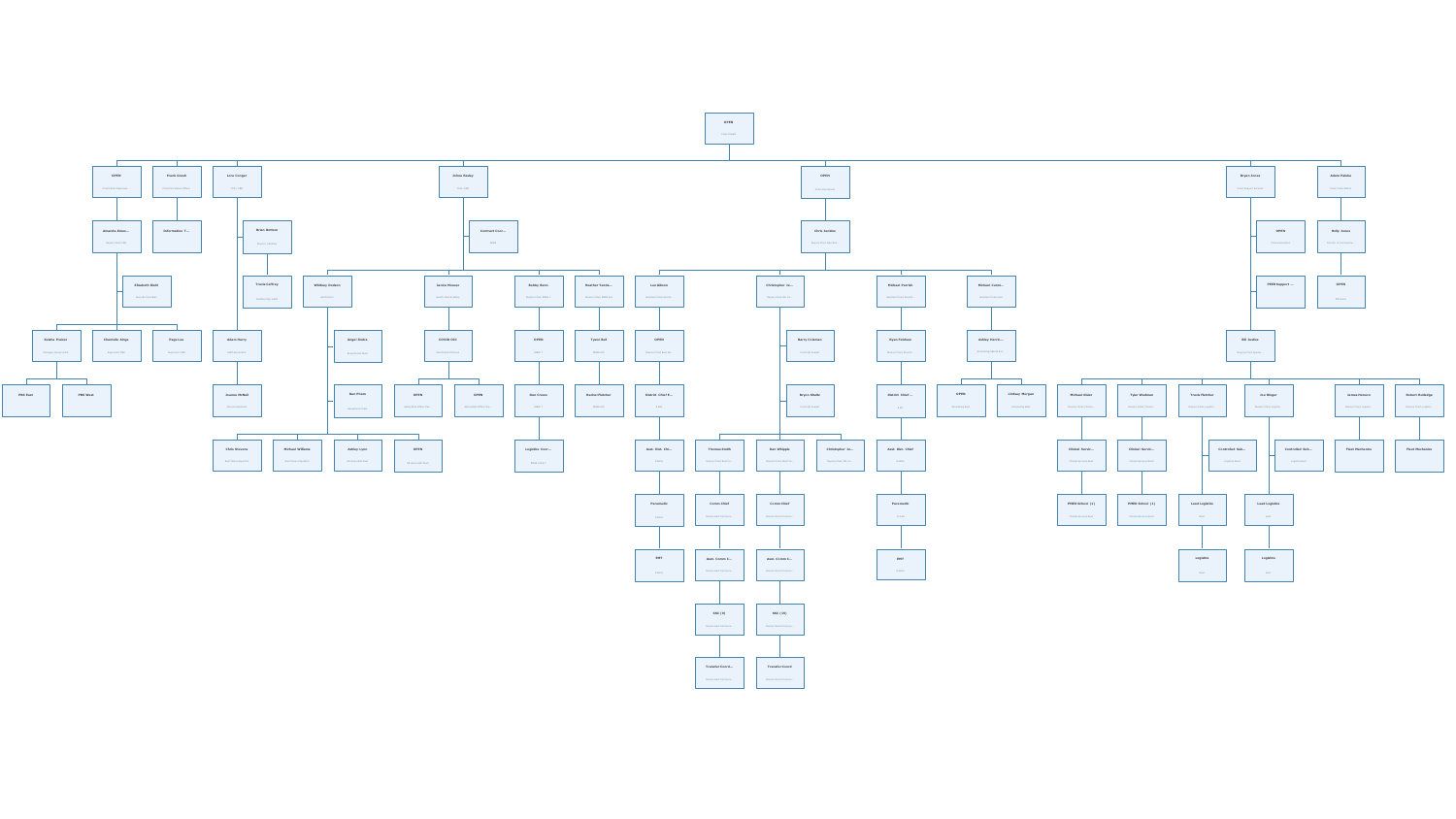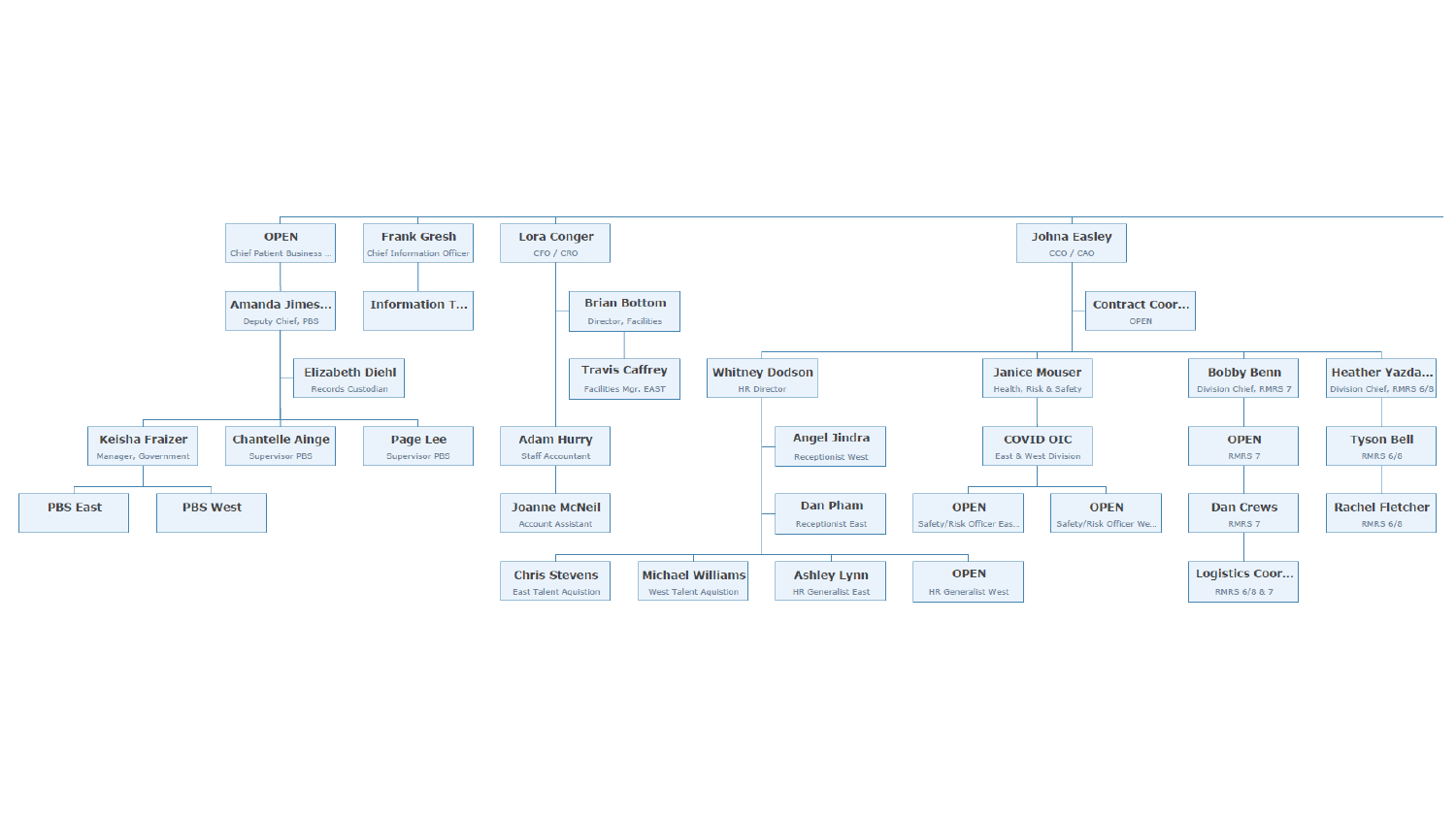